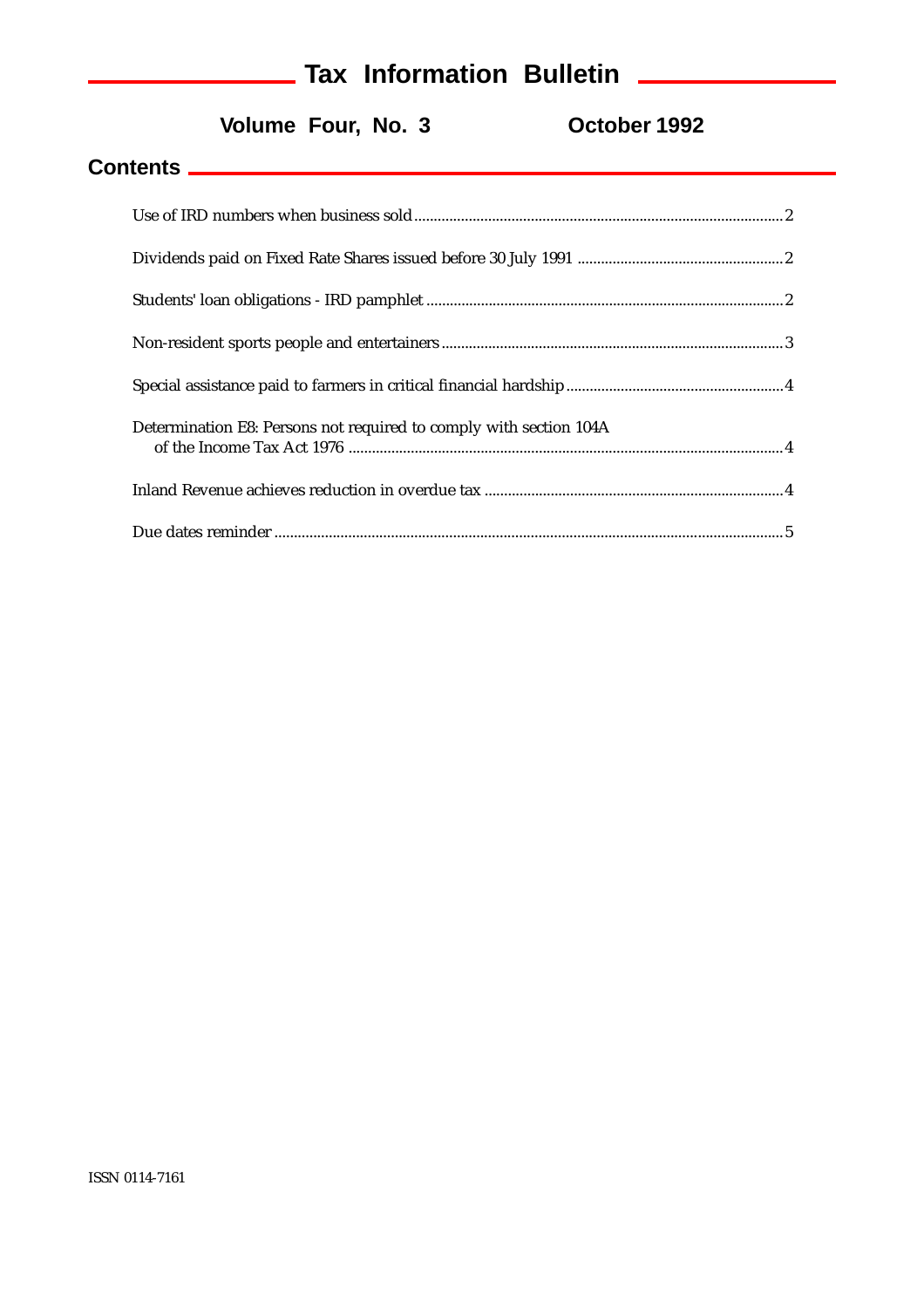# **Use of IRD Numbers when Business sold**

If you are taking over part of an existing company, please make sure you get a new IRD number for it, rather than continuing to use the existing number. You can do this by applying to your local Inland Revenue office.

During recent maintenance of Inland Revenue's database, we have found several cases where an IRD number belonging to one company is being used by another company. Usually, this comes about when a branch or division of a company is sold, and the new owner continues to use the old IRD number.

This often results in payments for income tax, GST, Fringe Benefit Tax and/or AC premiums going to the wrong account, which causes incorrect assessments. It then takes a lot of work for the companies (and Inland Revenue) to sort out the situation, and get both accounts corrected.

Your attention to this will help to improve the service that we give to you.

### **Dividends paid on Fixed Rate Shares issued before 30 July 1991**

Section 63(2E) of the Income Tax Act provides that a dividend is exempt where it is paid before 1 April 1994 on fixed rate shares which were acquired before 8.00 pm on 30 July 1991.

Such a dividend is exempt provided that no term of the share is altered at any time from 30 July 1991 to the date the dividend is paid (section 63(2E)(e)).

Inland Revenue has been asked whether the termination of a contract in the circumstances outlined below constitutes an alteration of the contract that would prevent the exemption applying.

A company has entered into a preference share transaction. Under the contract for acquisition of the shares, the shares are fixed rate, the rate is not reviewable and there are no circumstances in which the term of the contract can be altered. The contract terminates at some point after 1 April 1994.

In view of the taxation of dividends on the shares from 1 April 1994, the parties enter into an agreement now to terminate the contract on a certain date, such as a dividend payment date, before 1 April 1994 and before the contract expires. Will a dividend be exempt where it is paid prior to termination, but subsequent to the agreement to terminate the contract?

The Commissioner considers that an agreement to terminate the contract in the above circumstances does not in itself constitute an alteration of a term of the contract for the purposes of section 63(2E)(e). The 1991 Budget measures relating to pre-Budget fixed rate shares anticipated that such arrangements may be terminated before 1 April 1994. It was not intended that an agreement to terminate would alter the exempt status of dividends paid on these shares prior to termination.

# **Students' Loan Obligations - IRD Pamphlet**

Inland Revenue has recently distributed to students a pamphlet explaining their repayment obligations.

Although the legislation which enables IRD to collect loan repayments through PAYE is not yet passed, essential information had to be published before students leave their campuses for the year. Borrowers need to know about their obligations now, so they can meet them when the legislation is in place next year.

Many borrowers are unaware of key issues, such as how Inland Revenue will collect their repayments when they get a job, and what will happen

to their loans if they go overseas. They will need to know the answers to these questions before they finish their studies, and mailing the pamphlet to all borrowers is the most direct way of telling them.

Ministry of Education figures show that 43,554 loan contracts have been processed up to the end of September, with a total amount of \$139,031,385. This averages out to \$3,192 per student.

You can get a copy of the pamphlet from any Student Loan Office, from Student Associations on campus, or from any Inland Revenue district office. We will produce a more detailed booklet as soon as the legislation is passed.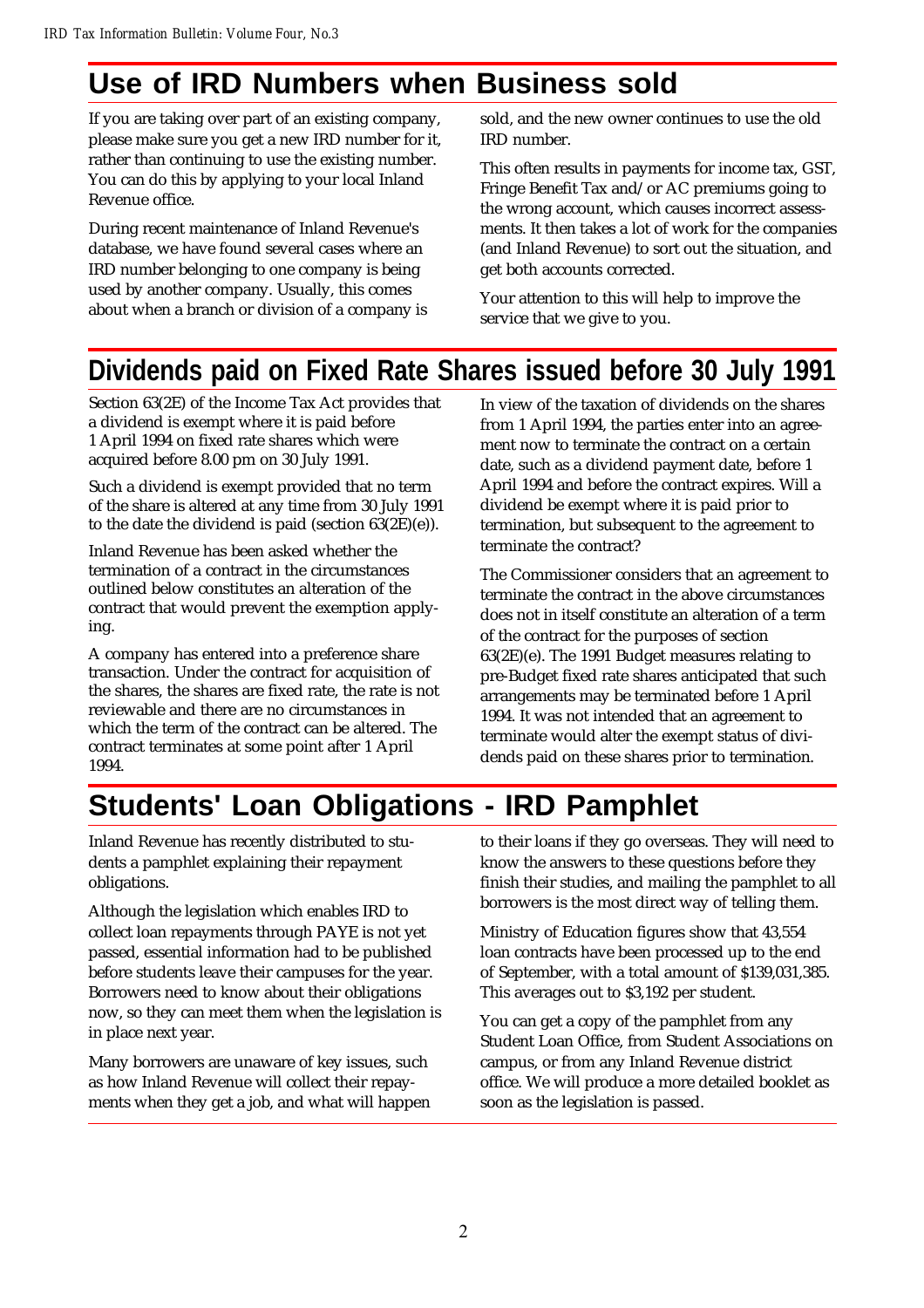# **Non-Resident Sports People and Entertainers**

### **Application of Section 61(17), Income Tax Act 1976**

#### **Introduction**

We have been asked to state our policy on the exemption from New Zealand income tax of visiting overseas entertainers and sports people. This item sets out Inland Revenue's interpretation of section 61(17) of the Income Tax Act 1976.

### **Background**

Under Section 61(17), any income that a nonresident entertainer derives from taking part in any of the following activities is exempt from New Zealand income tax:

- a *cultural programme* of (or wholly or partly sponsored by) any overseas government or the New Zealand Government
- a programme of an *overseas* foundation, trust, or other organisation that exists (either wholly or partly) to promote any cultural activity, and that is not carried on for the private pecuniary profit of any proprietor, member, or shareholder
- any game or sport, where the participants are the official representatives of an association, league, union, or other body that administers the game or sport in an overseas country.

Section 61(17) was inserted into the Land and Income Tax Act 1954 (now the Income Tax Act 1976) by section (5) of the Land and Income Tax Amendment Act (No. 3) 1975. The introduction followed an exemption in the Income Tax (Withholding Payments) Regulations 1975, which specified that payments to certain overseas artistes would not attract a new withholding tax on payments to entertainers and sports people.

### **Comment**

The legislation was intended to exempt from New Zealand income tax any fees or remuneration paid to visitors to this country who were (either singularly or as a group or team) official representatives of their home government or the body organising the game or sport in the home country. Mostly these visitors were employees of that overseas government or organisation.

Comment made at the time the legislation was introduced gave the following examples of types of organisations whose participants would qualify for the exemption.

- Chinese acrobatic teams, Russian circus or ballet
- A symphony orchestra or ballet supported by public funds or subscriptions in the overseas country
- An Australian Rugby League team but if an Australian club team visited New Zealand, its members were not exempt from tax under this section.

Clearly the intention when the legislation was introduced was that the exemption would apply to national (government) sponsored activities that had some "cultural" significance, and to international representative sports teams.

There has been some confusion over the interpretation of the phrase *cultural programme* in paragraph (a) of section 61(17), as the term is not defined. Considering the intention of the section on its introduction and the examples given at that time, an artiste would need to be more or less an employee of, or paid by, his/her government or a government funded agency at the time of the visit to qualify for an exemption.

The fact that an overseas organisation has some government input or sponsorship does not necessarily qualify the visiting entertainer for exemption. Each case must be considered on its own merits. Inland Revenue's decision in each instance will be influenced by the original intention of the legislation as mentioned earlier.

Where the event is organised in New Zealand by a New Zealand organisation there would need to be some Government involvement or sponsorship as well as a significant cultural element to the activities that make up the programme. The Wellington Festival of the Arts is an example of the latter. All overseas performers attending the Festival as invited guests of the organising committee would be exempt from New Zealand income tax under paragraph (a).

An overseas entertainer would not be allowed an exemption if s/he was not employed by an overseas government or agency, and the local event was not an overseas or New Zealand Government sponsored *cultural programme*.

Paragraph (b) of the section exempts payments made where the visit is organised by an *overseas* non-profit foundation, trust, or organisation formed to promote cultural activities. Exemption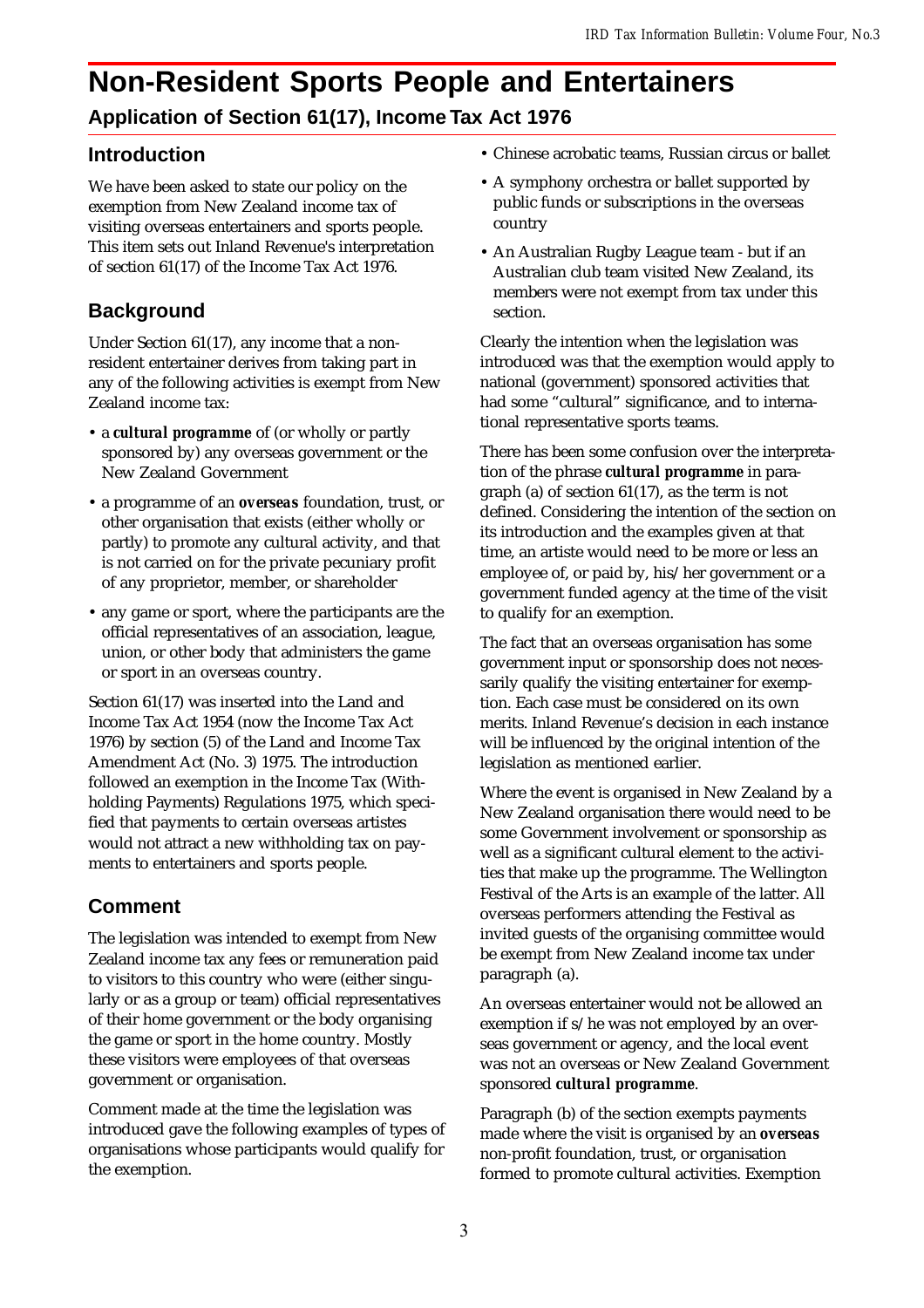#### *IRD Tax Information Bulletin: Volume Four, No.3*

under this paragraph could include, national, state and civic organisations, such as orchestras, choirs and similar public funded cultural activities. An overseas artiste visiting New Zealand at the invitation of a local foundation, trust etc. would not qualify under this paragraph.

Sportspersons are covered by paragraph (c). To qualify, the athletes must be official representatives of the governing body of the sport in their home country, state or city. A sportsperson may qualify for exemption on one visit but not on another. The example given earlier of a rugby league player visiting New Zealand as an Australian representative on one visit would be exempt. The same player visiting with a club team would fail to qualify as exempt.

NOTE: The above rules may be modified by any double tax agreements any individual country may have with New Zealand.

Tax records of non-resident entertainers and sportspersons are handled by the Non-resident Entertainers section in our Auckland district office. If you are enquiring about this class of taxpayer, please write to:

The District Commissioner Inland Revenue Department P O Box 1498 AUCKLAND

and mark your letter for the attention of the Nonresident Entertainers section.

**Reference:** H.O.10.V.4.2

### **Special Assistance paid to Farmers in Critical Financial Hardship**

The Department of Social Welfare is paying special assistance to farmers who are under critical financial hardship, such as kiwifruit growers and farmers affected by the South Island snowstorms.

Section 61(35) of the Income Tax Act exempts from income tax such special assistance paid by Social Welfare. Farmers who receive such assistance from Social Welfare should therefore not treat it as income for tax purposes.

These payments from Social Welfare are not the same as the Adverse Event Family Income Support payments which the Ministry of Agriculture and Fisheries made from October 1988 to March 1991.

### **Determination E8: Persons Not Required To Comply With Section 104A of the Income Tax Act 1976**

This determination sets out the circumstances under which people do not have to make accrual adjustments, as required by section 104A of the Income Tax Act 1976, to the expenditure deductible under section 104. It specifies the kind of expenditure, amount and maximum period from balance date where accrual adjustments are not

required. It differs from E7 by applying to the income year commencing 1 April 1992 and updating the rating reference.

The determination was made pursuant to section 104A(5) of the Act, and the Commissioner signed it on 7 October 1992. The full determination is printed in the appendix to this Tax Information Bulletin.

# **Inland Revenue achieves reduction in Overdue Tax**

The amount of overdue tax owed to Inland Revenue has dropped by nearly \$140 million in the past year. The collectible debt at 30 June 1992 was \$1,089.6 million, compared with \$1,228.4 million at the same time last year. Over July and August, this figure has been reduced by a further \$40 million.

Inland Revenue's new debt systems have helped us to achieve this significant reduction in debt owed. We are now able to chase people up a lot faster, since our system automatically identifies debtors and issues reminder notices. A reorganisa-

tion of Inland Revenue's Debt Management units will help us to continue making a significant inroad on the debt.

Inland Revenue's job is to make sure that everyone pays their fair share of tax. People are becoming more aware of their obligation to pay their tax on time, but we will continue to follow up thos who don't.

If anyone is having problems meeting their tax liability, they should get in touch with the Debt Management staff at their local district office.